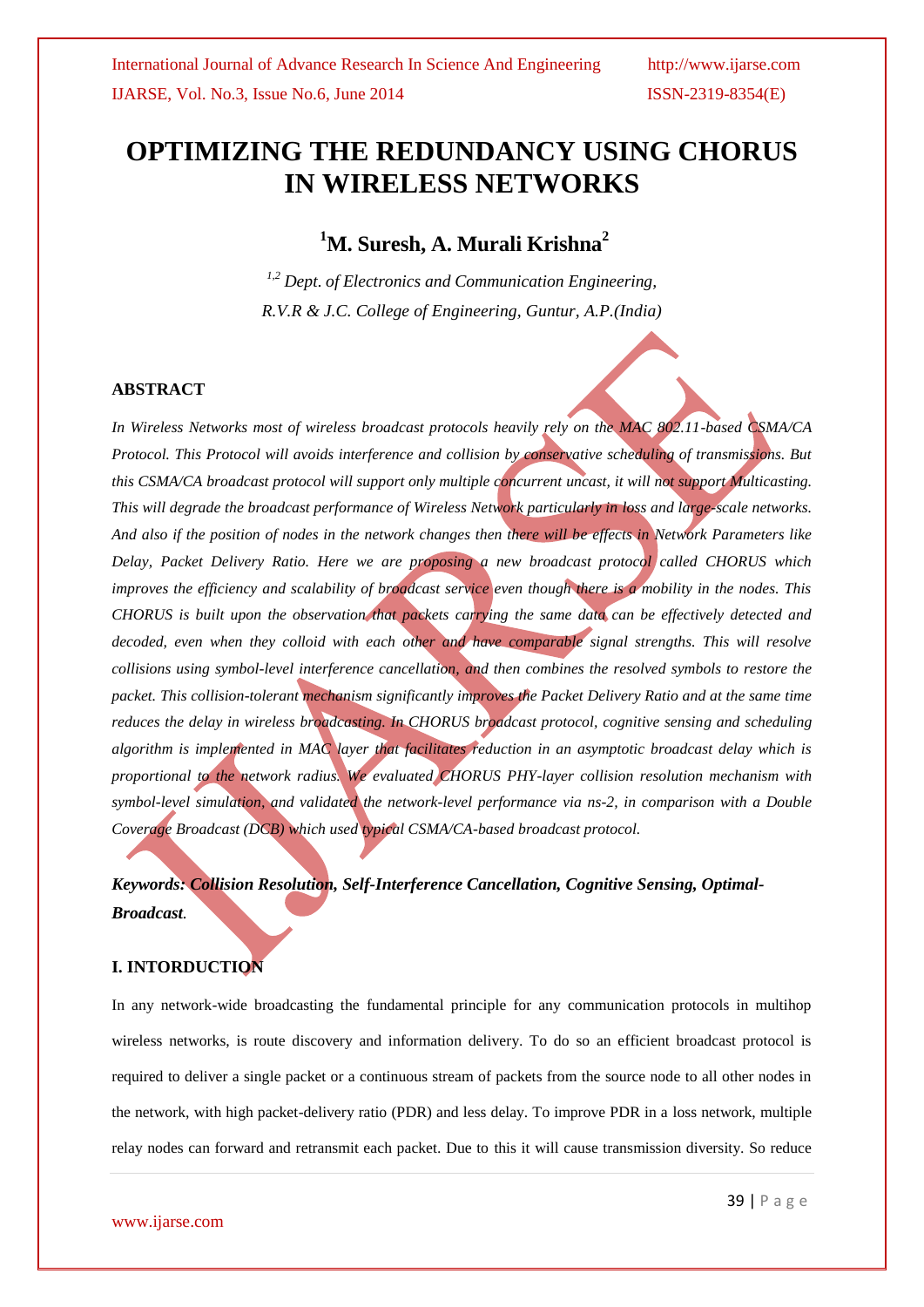delay and resource usage the number of transmissions must be kept to minimum. Otherwise redundant retransmissions waste channel time and slow down the packet's delivery in the network. Hence a delicate balance should maintained between PDR and delay. To do so an efficient broadcast protocol [1] is required. CSMA/CA is the mostly used MAC protocol focused on the MAC-layer scheduling and it has proven to be an effective distributed scheduling scheme, especially via the 802.11 family of MAC standards. But the limitation of CSMA/CA is that it is limited to concurrent unicasts, it will not support multicasting. This sensing and scheduling reduces collision, but misses' transmission opportunities which lowers channel usage and spatial reuse. In this paper, we introduce a new broadcast protocol, Called Chorus, based on a MAC/PHY layer [2] that adopts CSMA with collision resolution (CSMA/CR) technique. Chorus is built upon the key that packets carrying the same data can be detected and decoded, even when they overlap at the receiver with comparable signal strength.

#### **II. COLLISION RESOLUSION SCHEME**

Here we introduce the collision resolution scheme of Chorus in physical-layer which focus on how to detect, decode, and combine the collided packets to achieve the diversity gain.

#### **2.1 Collision Detection**

A known random sequence is attached by the transmitter at the beginning of each packet as a preamble. The receiver then uses a matched filter to detect the exact arrival time of this preamble. A matched filter is an optimal linear correlator that maximizes the SNR when correlating unknown signals with a known sequence. It outputs a peak value whenever the packet preamble is detected, even if the preamble is hidden in a strong noise. It operates continuously, so that those preambles overlapping with other packets can still be identified. The number of preambles detected in a run indicates the number of overlapping packets at the receiver. The peak output grows linearly with the number of bits in the preamble, and with the RSS of the packet. Therefore, the detection threshold is also a linear function of these two factors (No.of bits in Preamble and RSS of the packet). We have observed that using a 32- bit pseudorandom preamble, the collision detection probability is higher than 98 percent under practical wireless [3] settings. Hence, the preamble introduces negligible overhead to the packet.

#### **2.2 Iterative Scheme for Collision Resolusion**

In general packet usually consists of thousands of symbols, the probability of two collided packets is close to 0.We identify the collision of two packets by detecting their preambles. We first decode the clean symbols therein, and then iteratively subtract such known symbols from the collided ones, thereby obtaining the desired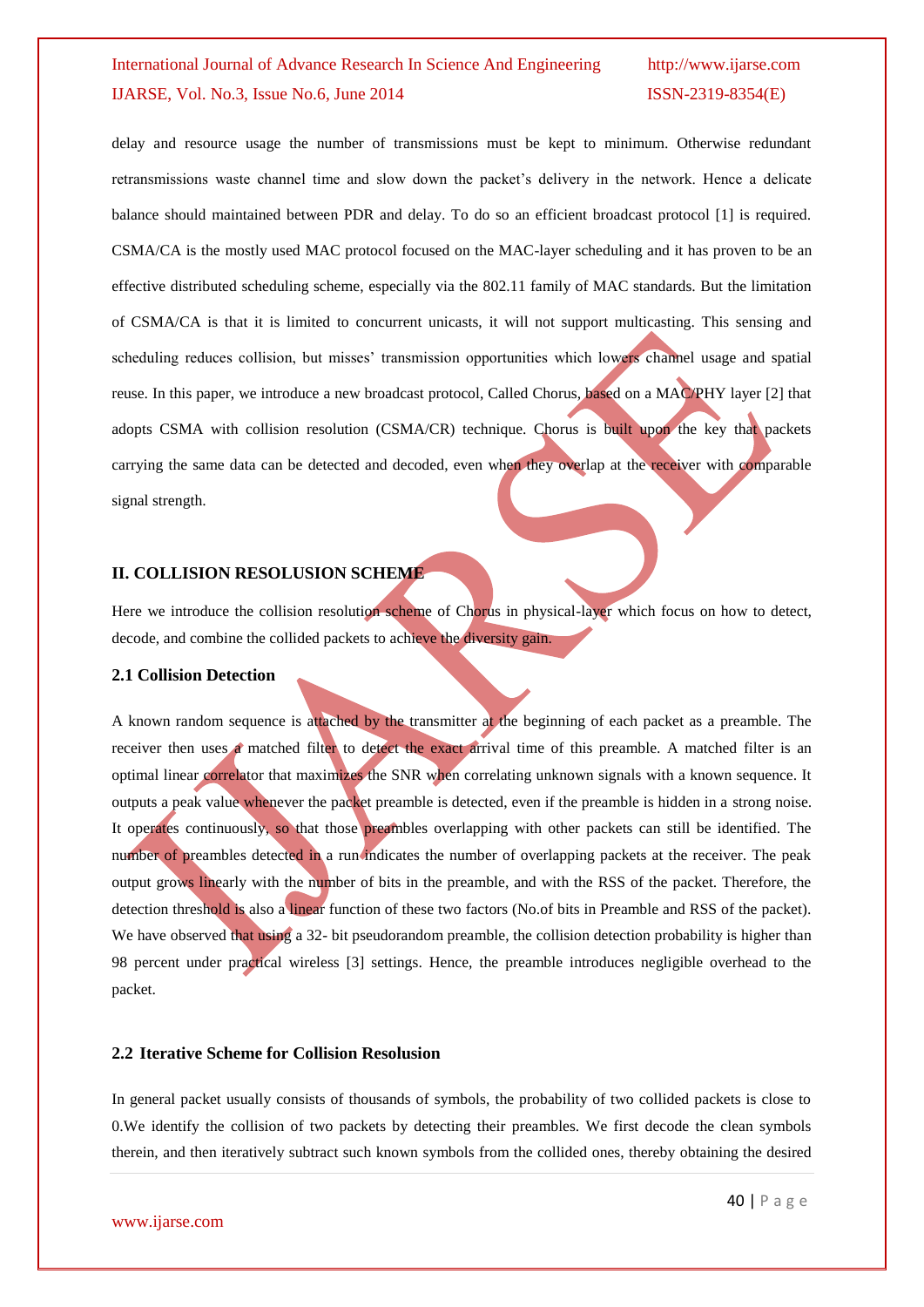symbol. Fig.1 shows collision of two packets (head packet P1 and tail packet P2) from different transmitters. We first decode [4] the two clean symbols A and B in P1. Symbol C is corrupted as it collides with  $A^1$  in P2, resulting in a combined symbol S. To recover C, here we have to remember that Symbols  $A<sup>1</sup>$  and A Carrying the same bit.



#### **Fig.1: Iterative decoding of two collided packets carrying the same Content.**

After that we subtract the  $A<sup>1</sup>$  from S, obtaining a decision symbol for C. This decision symbol is normalized using the channel estimation [5] for P1, and a slicer decides if the bit in C is 0 or 1. The decoded bit in C is then used to reconstruct  $C<sup>1</sup>$  and decode E. This process iterates until the end of the packet is reached. The iteration for other collided symbols proceeds similarly.

#### **2.3 Packet Format in Chorus**

Chorus mainly consists of three fields as shown in Fig.2. First a known random sequence known as Chorus Preamble which is a 32-bit sequence is attached in order to facilitate packet detection. Second a Chorus header field which informs the broadcast source's ID and the packet's sequence number which is nothing but packet identity to the receiver. A 16-bit Cyclic Redundancy Check (CRC) is also included in this header field.

When headers of two packets are collided then chorus will perform the iterative decoding as shown in Fig.1.While performing this, the assumption is both packets carrying the same data. After decoding then proceeds to CRC check of both header and payload. If CRC check fails then packet will discard.



**Fig.2: Packet format in Chorus**

#### **III. COGNITIVE SENSING AND SCHEDULING SCHEME**

To reduce un resolvable collisions occurred when the packets with different data collide, chorus must be integrated the physical-layer with the MAC layer.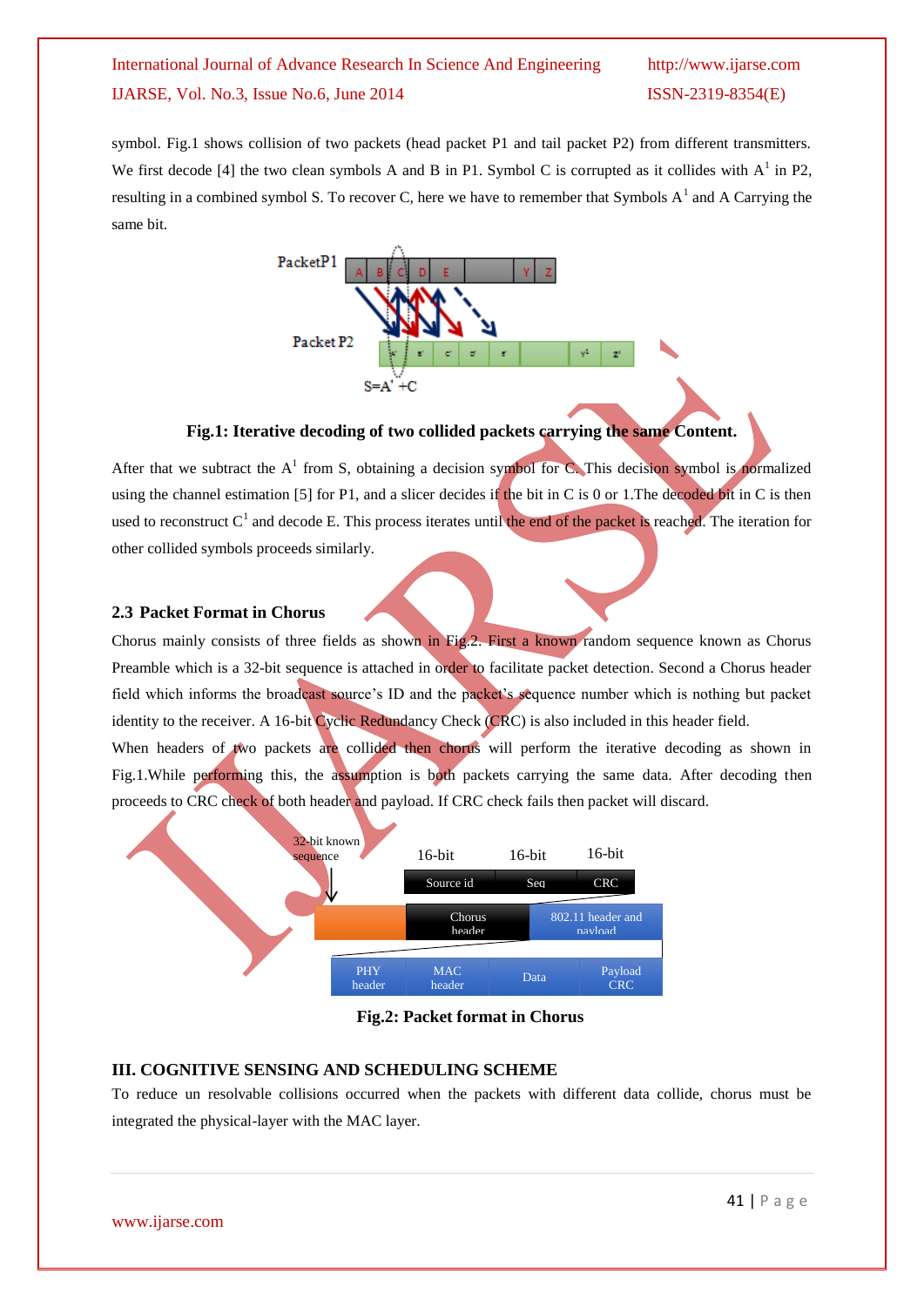#### **3.1 Sensing and Transmissions in Chorus**

To achieve the collision-resolution capability, every transmitting node in the network must calls the SEND procedure to perform cognitive sensing, as shown in Fig.3. Each Transmitting node take scheduling decision by the three following rules:



**Fig.3: The MAC-layer control flow in Chorus at Sending Node**

#### **Rule1**: Transmit the packet if the channel is idle.

**Rule2**: If the channel is busy, check the packet in the queue and the packet in the air is same then transmit. **Rule3:** If the channel is busy, but a preamble cannot be detected, or the header field of the packet on the air cannot be decoded, or a different packet is on the air, then start the back- off procedure according to the 802.11. Here back-off technique [6] used is a Binary exponential Back-off refers to a collision resolution mechanism used in random access MAC protocols. This algorithm is commonly used to schedule transmissions of packets carrying different data.

After successful transmission of packet by the transmitting node the receiving node will perform the actions as shown in fig.4. It will checks whether the collision is occurred or not. If collision is detected then it will perform the iterative decoding as shown in fig.1. After that it will combines the decoded packets and then performs the Cyclic Redundancy Check. If CRC succeeds then it will send the information to the next layer which is nothing but network layer. If CRC fails then it will discard the packet and request the sender for retransmission. The advantages of cognitive sensing and scheduling come at the expense of additional overhead. In 802.11b, the sensing time slot is 20  $\mu$ s, equivalent to the channel time of 20 bits in the broadcast mode. But Chorus can sense the entire preamble and the header in the same time slot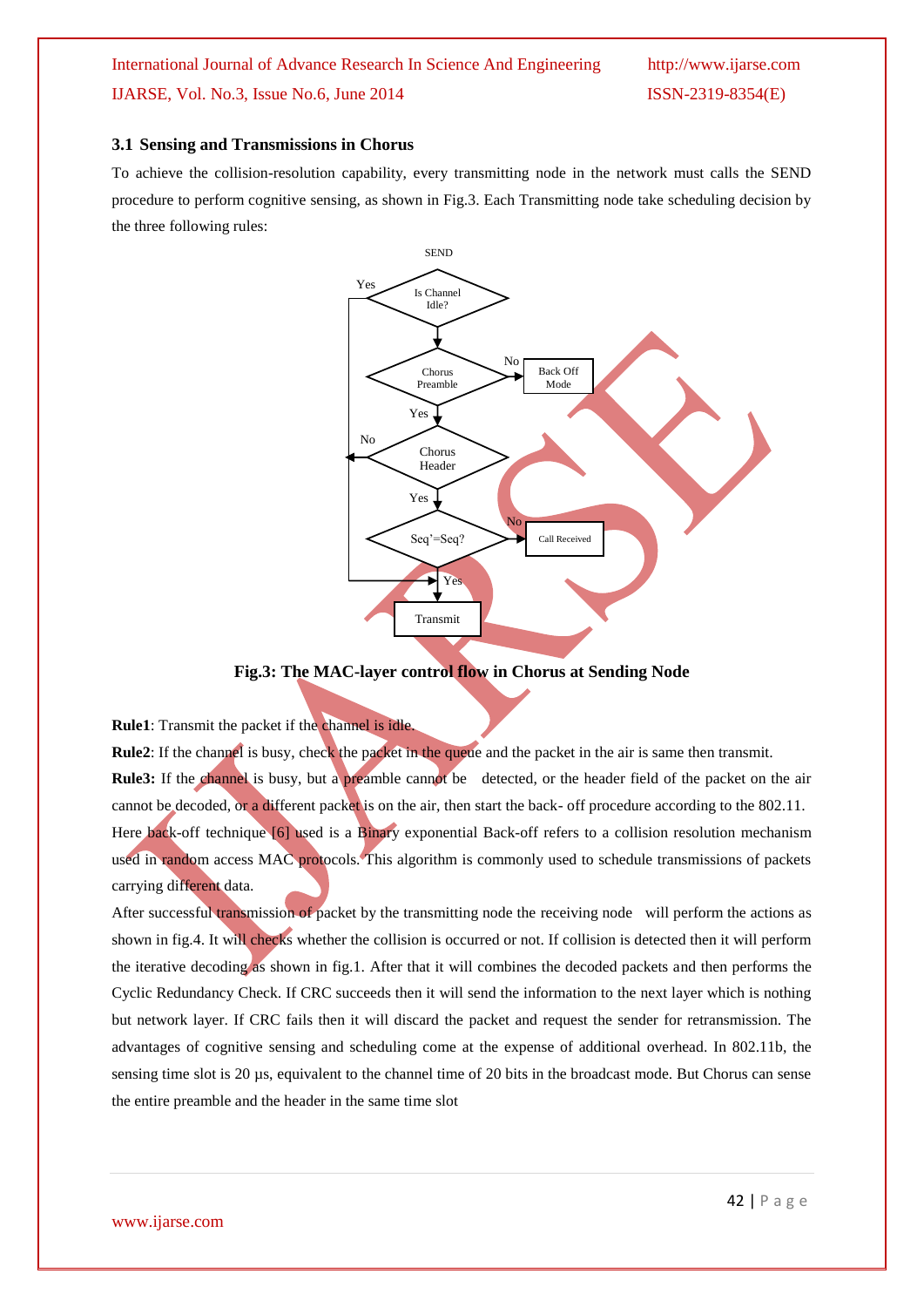

#### **Fig.4: The MAC-layer control flow in Chorus at Receiver Node**

#### **3.2 Network Wide Broadcast In Chorus**

Chorus has distinct features like Anonymity and decentralization, which means that the source and intermediate nodes do not any topology information and no need to maintain the local states other than the Source Id of forwarded node. The Source procedure shown in Fig. 5 at the source node contains a Chorus packet, and transmits it like a normal 802.11 broadcast packet [7]. After generating the packet it checks the rate of the packet or throughput and then calls the SEND procedure as shown in fig.3. If the receiver requests for retransmission before retransmitting it will checks the maximum retransmissions (5 retransmissions) and send if it will not exceeds, if exceeds it will create new packet.





www.ijarse.com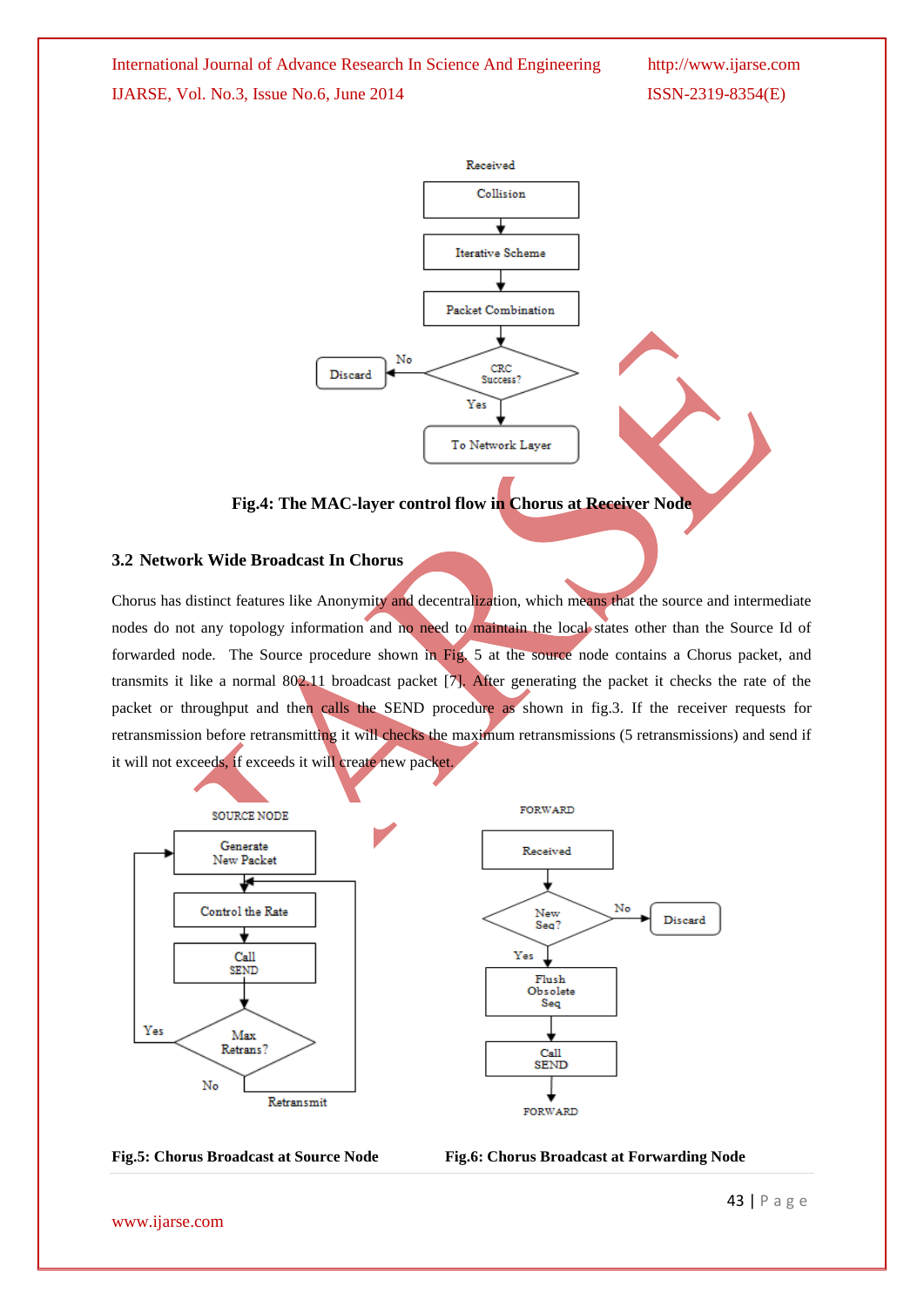Any neighbour node surrounding source node will take this packet and provides the best service by forwarding it once by following the FORWARD procedure shown in Fig.6. After each successful reception, a receiver flushes those pending packets with obsolete seq, in order to prevent unresolvable collisions between packets with different sequence numbers [8]. If the broadcasting is a continuous stream of packets, then the source will distributes as a batch of packets over the network. In such a case Chorus will control the source rate in order to prevent the congestion and the same time to avoid the collision between packets which are having consecutive sequence numbers.

## **IV. PERFORMANCE IN GRAPH**

Performance is assessed in terms of how the source node broadcasting the packet in normal mode, how the chorus decoding algorithm is performed if any collision is detected, how the cognitive sensing scheme is performed in order to avoid the collisions of packets carrying different data, at this situation how the nodes follow the standard 802.11 back off schemes and finally when the retransmission are happened. This process and all shown in Fig.7.



## **Fig.7: Data flow Diagram**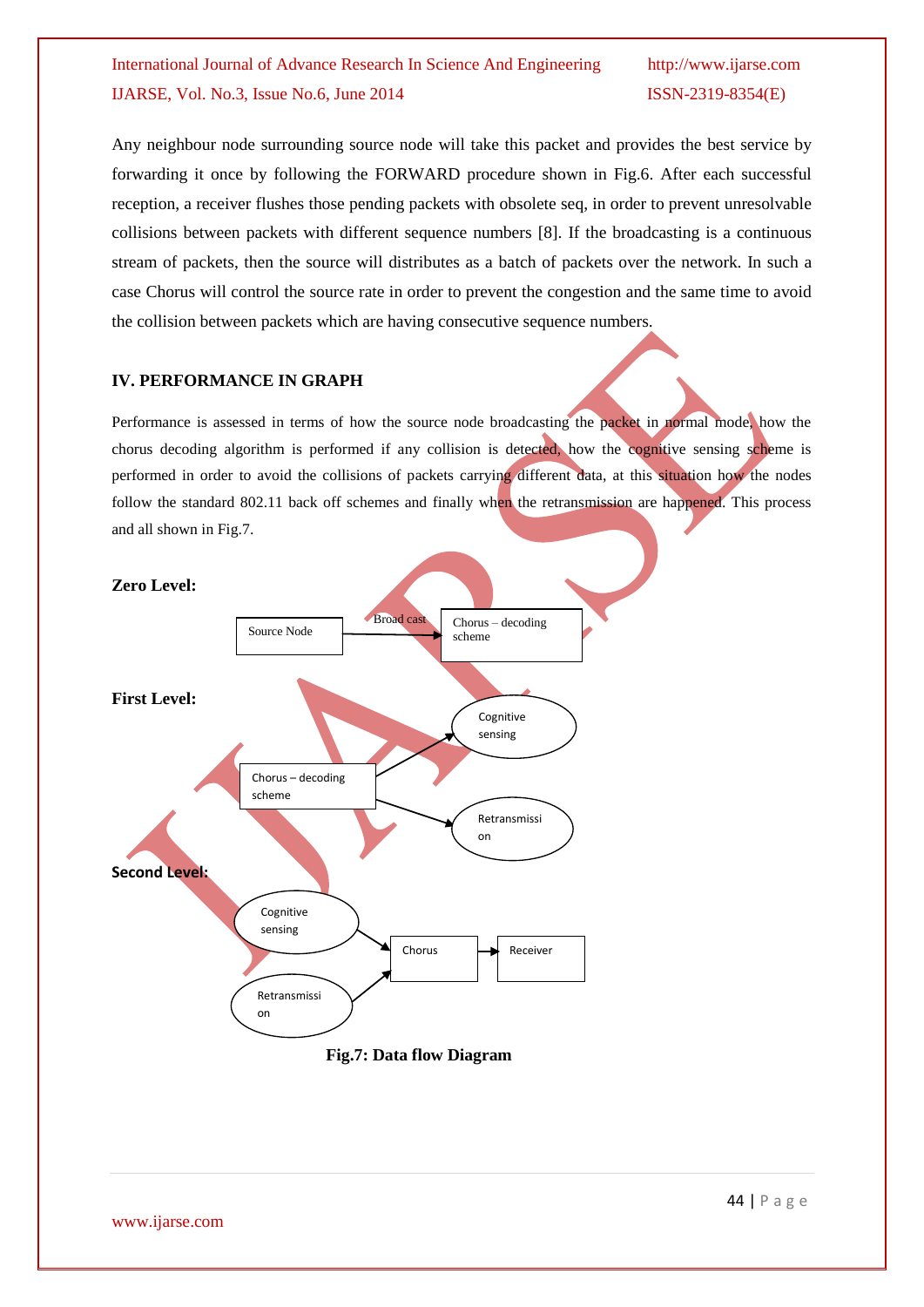### **V. SIMULATION ENVIRONMENT**

We have taken different number of node  $(5, 10, 15, 20, 25, 30, 35,$  and 40) over a square area of  $1000 \times 1000m^2$ . Each simulation has been run for 15 milliseconds of simulation time. The propagation channel is a two-ray ground reflection model with the data rate of 1 Mbps.

#### **VI. SIMULATION RESULTS**

In this section, we show and analyze the simulation results of Packet delivery, Delay comparison, throuput and Performance analysis of our system.



**Fig.8.1: Comparison Graph of PDR for Chorus and DCB (CSMA/CA) Fig.8.2: Comparision Graph of DELAY for Chorus and DCB(CSMA/CA)**



**Fig.8.3: Comparision Graph of THROUPUT for Chorus and DCB(CSMA/CA)**

www.ijarse.com